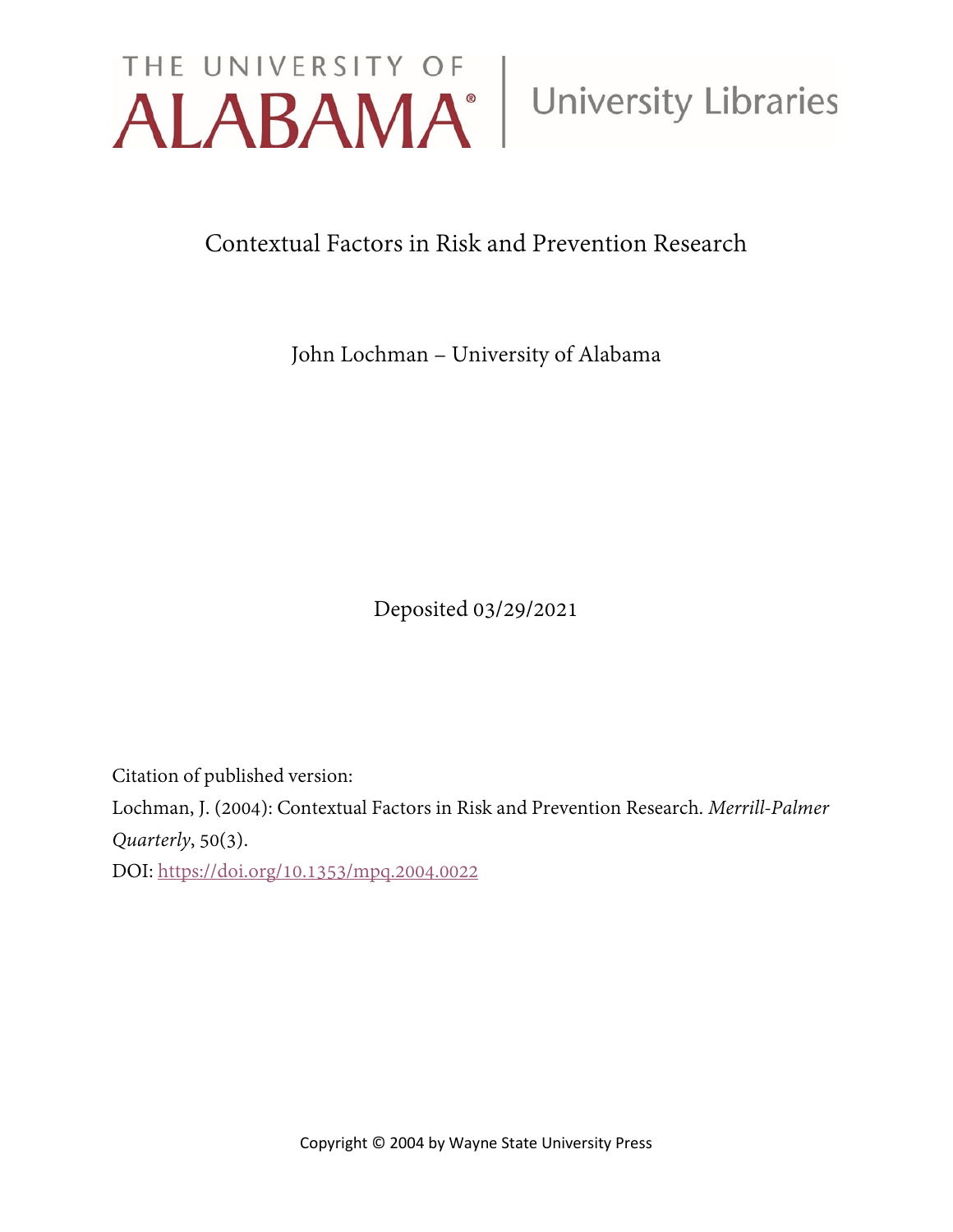# Contextual Factors in Risk and Prevention Research

John E. Lochman, *University of Alabama*

This paper reviews how cascading levels of contextual influences, starting with family factors and extending to neighborhood and school factors, can affect children's behavioral and emotional development. The ability of contextual factors to trigger or to attenuate children's underlying temperament and biological risk factors is emphasized. Recognition of the powerful effects of an array of contextual factors on children's development has clear implications for preventive interventions as well. Intervention research can explore the effects of multicomponent interventions directed at children's family and peer contextual influences, can examine how contextual factors predict children's responsivity to interventions, and can examine how contextual factors have effects on how, and how well, interventions are delivered in the real worlds of schools and community agencies.

Efforts to understand the development of childhood psychopathology have placed growing emphasis on contextual factors that influence children's developmental trajectories leading to antisocial outcomes. A child's developmental course is set within the child's social ecology, and an ecological framework is needed to understand these effects (Conduct Problems Prevention Research Group, 1992; Greenberg, Lengua, Coie, Pinderhughes, & Conduct Problems Prevention Research Group, 1999; Tolan, Gorman-Smith, Huesmann, & Zelli, 1997). Children not only have important interactions in their microsystems of growing social fields of child-family, child-peer, and teacherstudent interactions, but these social fields also relate to each other in

John E. Lochman, Department of Psychology.

The completion of this article has been supported by grants from the National Institute for Drug Abuse (DA 08453; DA 16135), the Centers for Disease Control and Prevention (R49/CCR 418569), Center for Substance Abuse Prevention (UR6 5907956; KD1 SP08633), and the U.S. Department of Justice (2000CKWX0091).

Correspondence should be addressed to John E. Lochman, Ph.D., Department of Psychology, Box 870348, University of Alabama, Tuscaloosa, AL 35487. E-mail: jlochman@ gp.as.ua.edu.

*Merrill-Palmer Quarterly*, July 2004, Vol. 50, No. 3, pp. 311–325. Copyright © 2004 by Wayne State University Press, Detroit, MI 48201.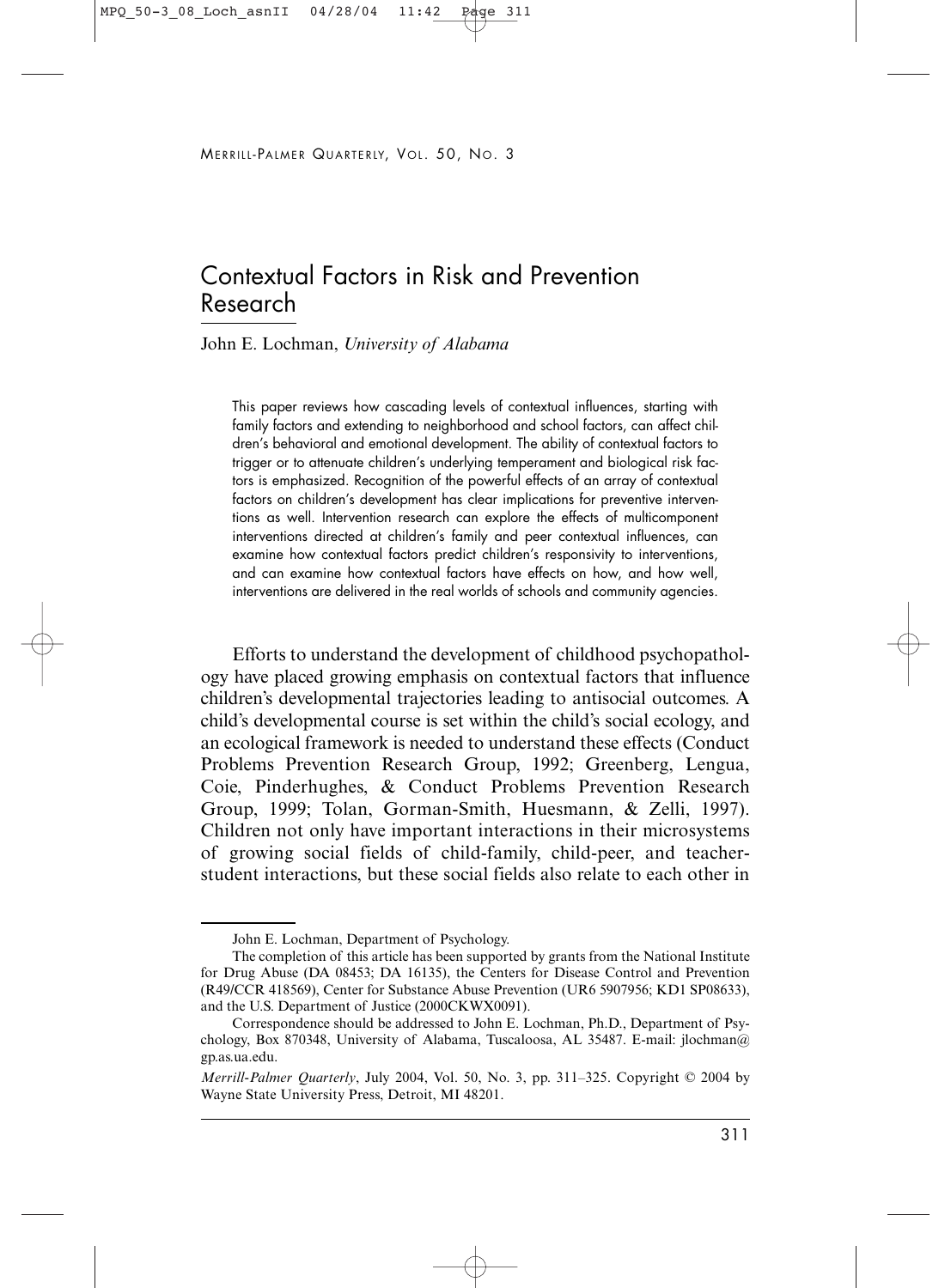important ways (e.g., the home-school exosystem; Bronfenbrenner, 1979). The influence of neighborhood context on the individuals, and on the other school and family contextual factors, can also be pivotal. In this article, the important role of contextual factors in developmental psychopathology is briefly reviewed, and four implications of contextual factors on the development, implementation and evaluation of preventive interventions are discussed.

#### **Contextual Effects Within Risk Models**

This emphasis on ecological effects has led to the creation of comprehensive developmental models that indicate how contextual factors can have direct effects on children's outcomes (e.g., Conduct Problems Prevention Research Group, 1992). Neighborhood risk factors and family risk factors evident in maternal psychopathology, maternal life stress, and low socioeconomic status can directly influence young children's externalizing and internalizing behaviors and their academic achievement, although different contextual factors have been found to affect varying child outcomes (Greenberg et al., 1999). In addition, the effects of growing up in a problematic neighborhood have still been found to be present even after controlling for other family and child risk factors (Greenberg et al., 1999).

#### *A Contextual Social-Cognitive Model*

This growing understanding of contextual effects can produce refined risk prediction models and lead to more comprehensive preventive interventions. As an illustrative example, existing research suggests that a contextual social-cognitive model, as illustrated in Figure 1, can account for the development of aggressive behavior problems during the preadolescent and early adolescent years (Lochman & Wells, 2002). This model indicates that two relevant sets of potential mediators of adolescent substance abuse include (a) child-level factors (e.g., Tremblay & LeMarquand, 2001), including their poor social-cognitive and decision-making skills, poor self-regulation, negatively perceived peer context, and poor ability to resist peer pressure, and (b) contextual factors, including poor parental caregiver involvement with, and discipline of, the child (e.g., Wasserman & Seracini, 2001). Broader contextual risk factors, such as the level of neighborhood violence (Luthar, 1999), presumably impact these mediational processes and children's subsequent behavior.

*Child Factors.* The conceptualization of the child-level factors within this contextual social-cognitive model began as a model of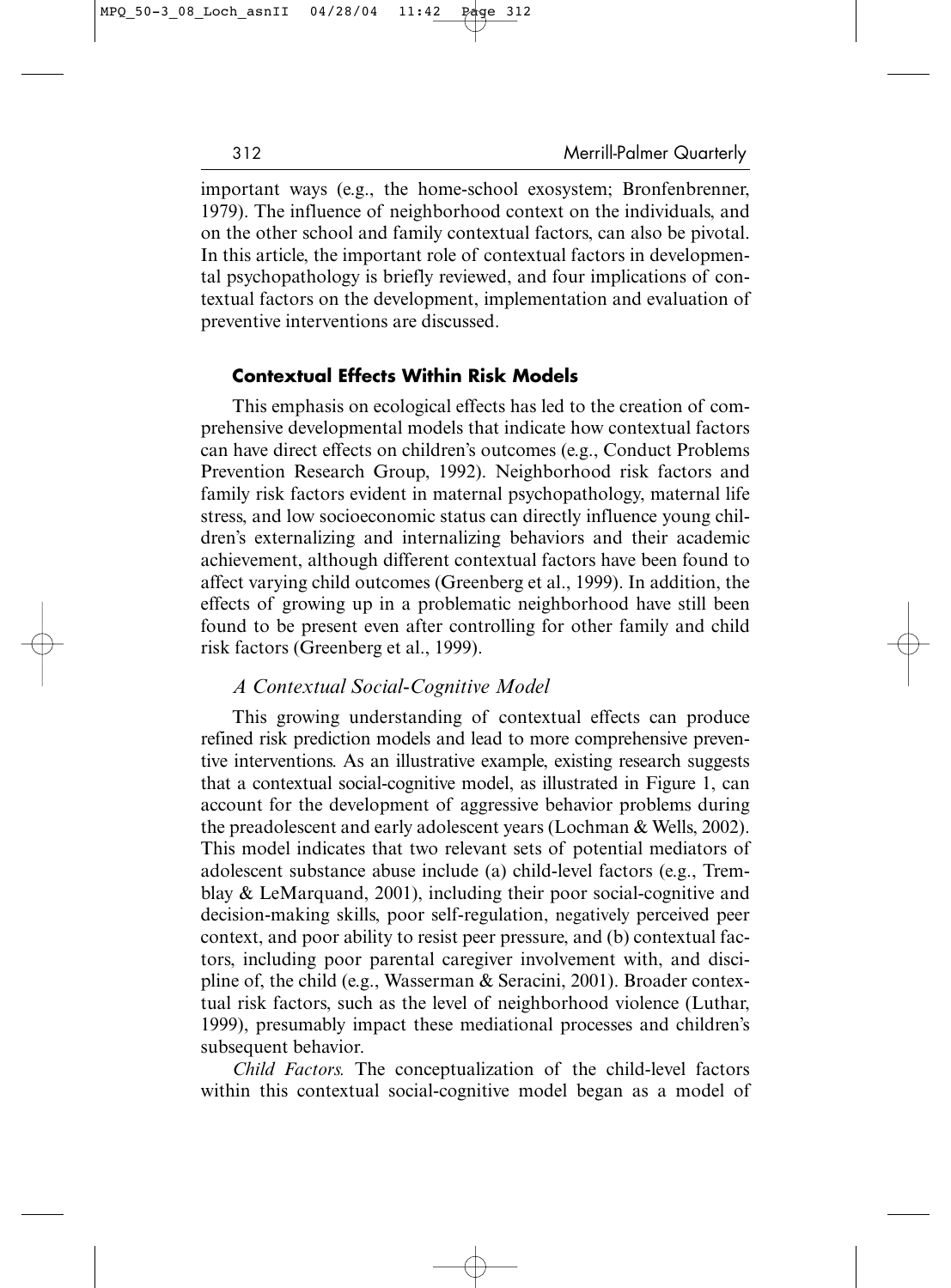

Figure 1. Contextual social-cognitive model.

anger arousal (Lochman, Nelson, & Sims, 1981) derived from Novaco's (1978) work with aggressive adults. In this conceptualization of anger arousal, which stressed sequential cognitive processing and concomitant physiological arousal, the child responded to problems such as interpersonal conflicts or frustrations with environmental obstacles (i.e., difficult schoolwork). However, it was not the stimulus event itself that provoked the child's response but rather the child's cognitive processing of and about that event. This first stage of cognitive processing (appraisal) was similar to Lazarus's (Smith & Lazarus, 1990) primary appraisal stage, and consisted of labeling, attributions, and perceptions of the problem event. The second stage of processing (problem solution), similar to Lazarus's (Smith & Lazarus, 1990) secondary appraisal, consisted of the child's cognitive plan for his or her response to the perceived threat or provocation. The anger arousal model indicated that the child's cognitive processing of the problem event and of the child's planned response led to physiological arousal and to the child's actual behavioral response and its positive or negative consequences. Children have co-occurring physiological arousal and attributional distortions in response to perceived provocation, in this model (Williams, Lochman, Phillips, & Barry, 2003). Because of research on children's social information-processing (Crick & Dodge, 1994; Dodge, Laird, Lochman, Zelli, & Conduct Problems Prevention Research Group, 2002), the contextual social-cognitive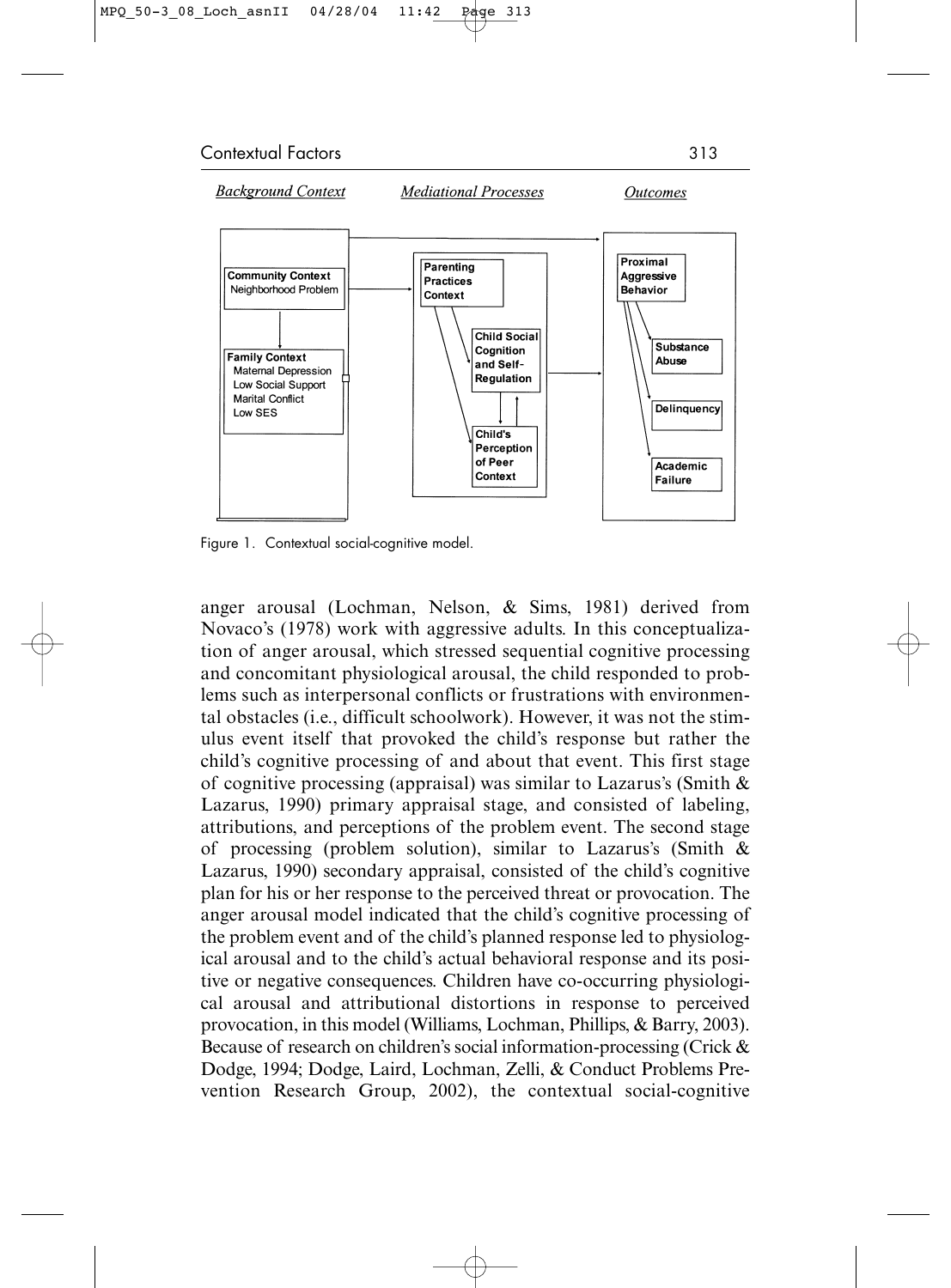model of children's aggression evolved and the nature of the socialcognitive deficiencies and distortions and of the schemas that affect processing became more differentiated and refined (Lochman, Whidby, & FitzGerald, 2000; Lochman & Wells, 2002). Aggressive children have cognitive distortions at the appraisal stage of socialcognitive processing because of difficulties in encoding incoming social information and in accurately interpreting social events and others' intentions, and they have cognitive deficiencies at the problem solution stage of social-cognitive processing by generating maladaptive solutions for perceived problems and having nonnormative expectations for the usefulness of aggressive and nonaggressive solution to their social problems.

*Parent and Peer Factors.* These child-level social-cognitive processes are shaped by children's experience from the layers of social contexts that surround them. Most proximal, and most influential, are the effects of parents and the family context. As articulated by Patterson (Patterson, Reid, and Dishion, 1992), child aggressive behavior arises most fundamentally out of early contextual experiences with parents who provide harsh or irritable discipline, poor problem solving, vague commands, and poor monitoring of children's behavior. In an extensive review of the risk factors for adolescent antisocial behavior, Hawkins, Catalano and Miller (1992) identified several parental risk factors that are also directly linked to childhood aggression, including deficient family management practices involving lack of maternal involvement and inconsistent parenting (e.g., Kandel & Andrews, 1987). Other, more family-level factors impact parents' abilities to provide consistent, effective expectations and consequences for their children, within a warmly involved relationship, including parental psychopathology, the level of social support that parents receive, interparent conflict, and the socioeconomic status of the family.

Children's social-cognitive processes are also proximally affected by their peer group. Children's level of acceptance or rejection from their peers, their ability to form close friendships, and in the adolescent age period, their involvement in deviant peer groups contribute to children's maintenance and escalation of problem behaviors (Conduct Problems Prevention Research Group, in press). Similar to bidirectional relations evident between the degree of parental positive involvement with their children and children's aggressive behavior over time (Bry, Catalano, Kumpfer, Lochman, & Szapocznik, 1999), children's aggressive behavior and their rejection by their peers both reciprocally affect each other (Conduct Problems Prevention Research Group, in press).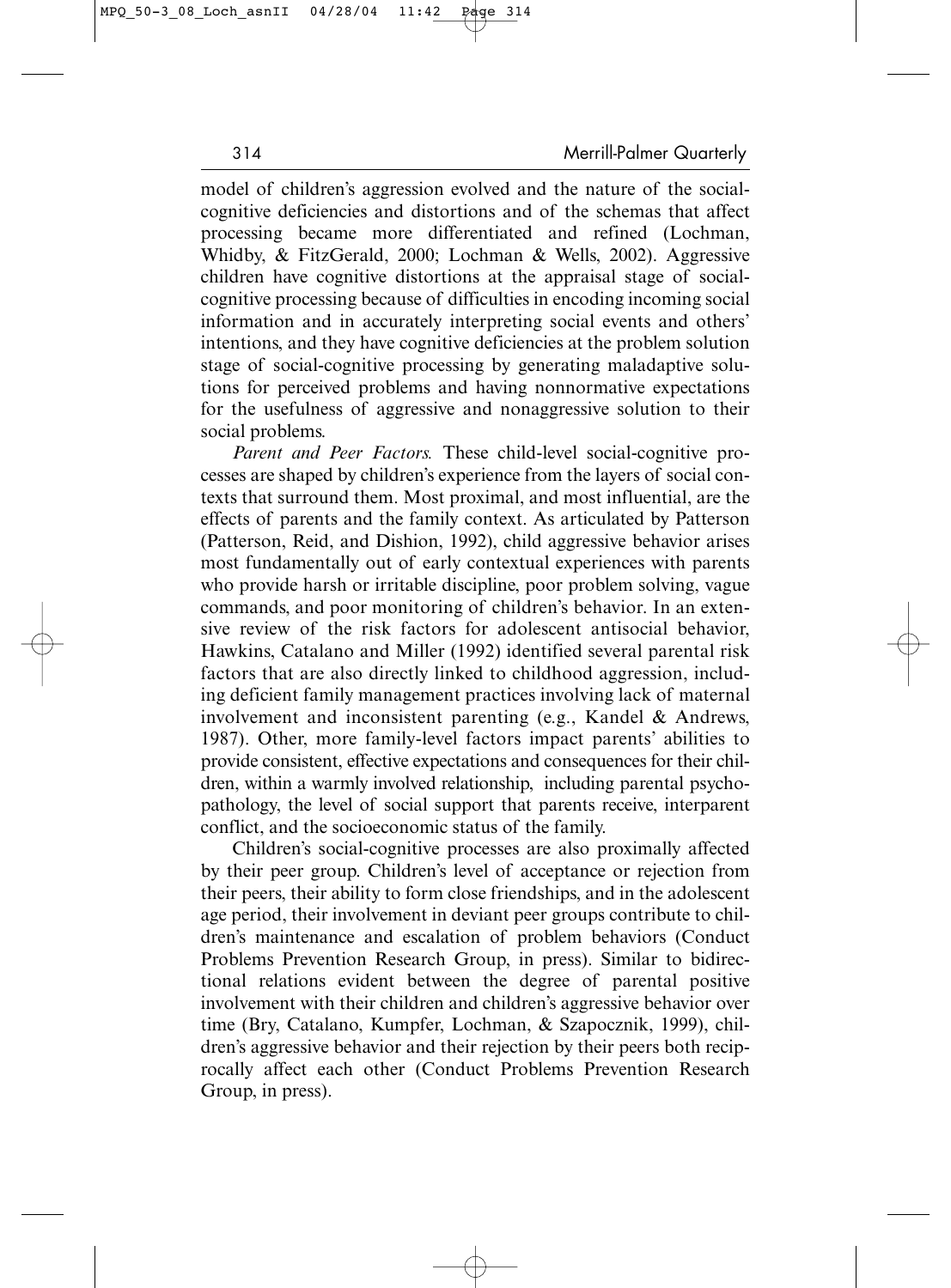*Neighborhood and Classroom Factors.* Neighborhood problems, as perceived by children's caretakers, have a direct impact on the children's reactive aggressive behaviors (Lochman, Barry, Barth, & Wells, 2001) and on children's general levels of aggressive, antisocial behaviors (Greenberg et al., 1999; Schwab-Stone et al., 1995), above and beyond the effects of poor parenting practices. Neighborhood contextual factors appear to have heightened effects on the development of antisocial behavior during the middle childhood, preadolescent years (Ingoldsby & Shaw, 2002). Neighborhood factors have been found to contribute to children's risk for substance use (Dembo, Blount, Schmeidler, & Burgos, 1986; Luthar & Cushing, 1999; Schwab-Stone et al., 1995) and to have direct effects on parenting behaviors (Pinderhughes, Nix, Foster, Jones, & Conduct Problems Prevention Research Group, 2001). Neighborhoods can adversely influence children's development in part because of the deviant social influences that are apparent in problematic, crime-ridden neighborhoods.

Similar adverse effects due to deviant social influences are also possible in other out-of-home contexts, such as the children's classrooms. Children's aggressive behaviors have been found to be enhanced when the children have been placed in a classroom with a high percentage of aggressive children, as children's aggressive behavior increases in those years when they are in more toxic classrooms with a higher density of behavior problem students (Barth, Dunlap, Dane, Lochman, & Wells, in press). Thus, neighborhood and school contexts influence children's behavioral and social development.

#### *Contextual Effects as Moderators*

In addition to having direct and mediated effects on outcomes, contextual factors can moderate how other risk factors predict to later negative child and adolescent outcomes. Despite possessing identifiable risk factors, some children can be observed to shift out of a developmental trajectory that would ordinarily be expected to lead to an antisocial outcome. Person-oriented research strategies can assist us in identifying important subtypes of children who may have these varying developmental paths. Thus, children can display certain systematic patterns of fluctuation or desistance in problematic behavior over time, and contextual factors can contribute to these shifts.

Interactions between contextual factors and child-level risk factors can identify buffering or protective factors that can insulate a child from the effects of their natural level of risk (Masten, Best, & Garmezy, 1990) and indicate which children at risk will be most likely to experience a negative, antisocial outcome. Consistent with diathesis-stress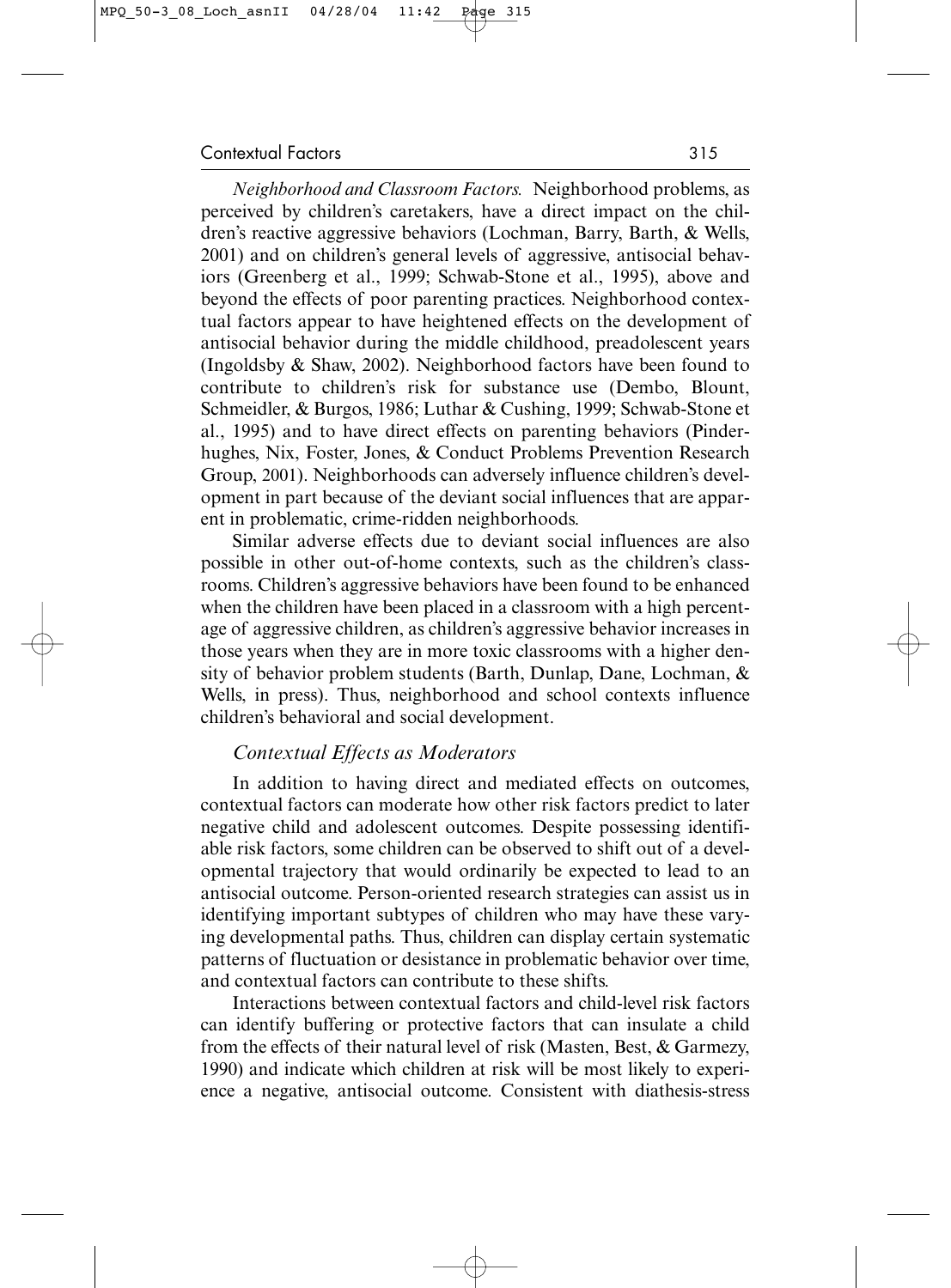models, contextual factors can be identified that are capable of triggering the underlying risk. Examples of these diathesis-stress models abound in the literature on child-level risk factors. Birth complications involving pre-eclampsia, umbilical cord collapse, forceps delivery, or fetal hypoxia increase the risk of later violence among children, but only when the infants subsequently experience adverse family environments or maternal rejection (Arseneault, Tremblay, Boulerice, & Saucier, 2002; Raine, Brennan, & Mednick, 1997). Higher levels of testosterone among adolescents and higher cortisol reactivity to provocations are associated with more violent behavior, but only when the children or adolescents live in families where they experience high levels of parental abuse or low socioeconomic status (Dabbs & Morris, 1990; Scarpa & Raine, 2000). Children who have a gene that expresses only low levels of the enzyme MAOA (monoamine oxidase A) have a higher rate of adolescent violent behavior, but only when they have experienced high levels of parental maltreatment (Caspi et al., 2002). Similar patterns of findings have been obtained when children's temperament characteristics have been examined as child-level risk factors. Highly active children (Colder, Lochman, & Wells, 1997), children with levels of emotional reactivity (Scaramella & Conger, 2003), and infants with difficult temperament (Coon, Carey, Corley, & Fulker, 1992) are at risk for later aggressive and conduct problem behavior, but only when they have parents who provide poor monitoring or harsh discipline. The children's family context can serve as a key moderator of children's underlying propensity for an antisocial outcome.

## **Implications of Contextual Factors for Preventive Intervention**

The field's increasing understanding of the role of contextual factors in the development of psychopathology has at least four key implications for intervention development and intervention research. Consideration of contextual factors can affect the construction of intervention components, an intervention may serve to moderate the effects between risk factors and later antisocial outcomes, contextual factors may predict who benefits from interventions, and contextual factors may predict how effectively interventions can be disseminated.

*Intervention Development.* If contextual factors have clear direct effects on children's outcomes, then those parental and peer contextual factors that are malleable and that are potentially able to be influenced by an intervention should be considered as intervention targets. An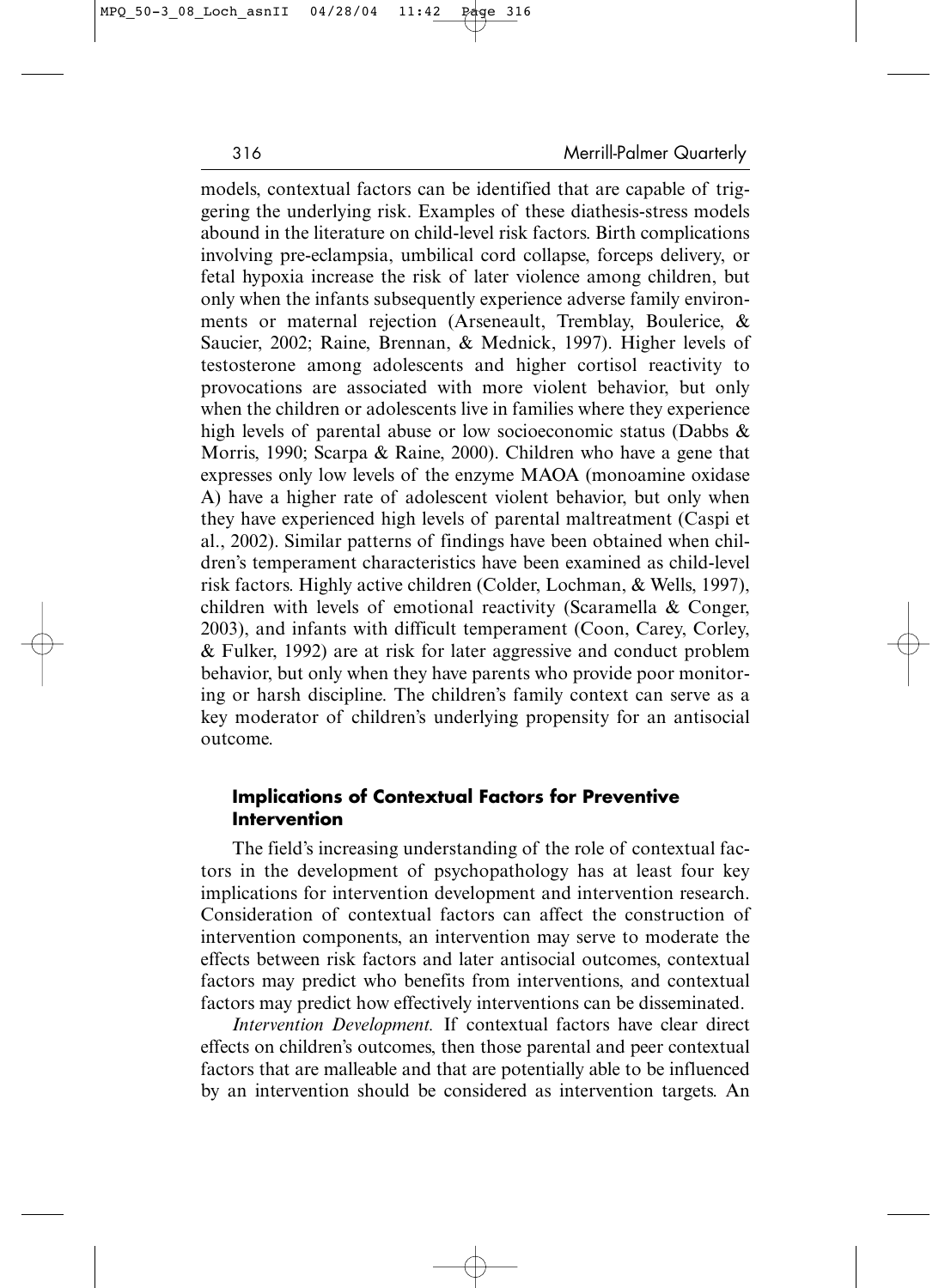intervention model should reflect the developmental model that describes the emergence of the problem behavior (Conduct Problems Prevention Research Group, 1992). If certain parenting practices are key aspects of the model describing the development of conduct problems, then a component addressing those parenting practices should logically be included in the intervention. Consistent with this premise, multicomponent interventions that include parent training directed at improving parenting skills and child training directed at their social problem solving skills have been found to have stronger and more sustained effects on children's behavior than have single-component interventions (Kazdin, Siegel, & Bass, 1992; Webster-Stratton & Hammond, 1997). In research on the Coping Power program, based on the contextual social-cognitive model described previously, the full program, with child and parent components, had more significant effects at a one-year follow-up on adolescents' delinquency and substance use than did the child component alone (Lochman & Wells, in press).

Because children's peers and their classroom environment are contextual effects that influence children's behavioral problems, a broader universal intervention directed at whole classrooms can be appropriate. Classroomwide preventive interventions can lead to notable changes in children's interpersonal relations and behavior in the classroom as a whole (Conduct Problems Prevention Research Group, 1999), and they can reduce the likelihood of high-risk children's later substance use (Lochman & Wells, 2003). In conjunction with targeted interventions directed at high-risk children, classroomwide interventions can assist these children's improvements in school behavior at later followups (Lochman & Wells, 2003). The combination of targeted and universal interventions can be particularly powerful because (a) as the targeted intervention produces social and behavioral changes in the high risk child, those changes can produce positive radiating effects on the surrounding children's behavior (Allen, Chinsky, Larcen, Lochman, & Selinger, 1976; Kelly, 1971); (b) the classroom intervention can affect the peer groups' social behaviors in positive ways, creating a less toxic, more accepting peer environment for the target high risk child; and (c) the targeted and universal programs can have additive effects on the high-risk child's behavior through repeated exposure and practice on key intervention concepts.

*Intervention as a Moderator Variable.* One result of an intervention may be to alter the relation between a risk variable and the later behavioral outcome. If intervention status influences the relationships between predictor variables and outcomes, then predictor risk variables may relate to the outcome variables in different ways within the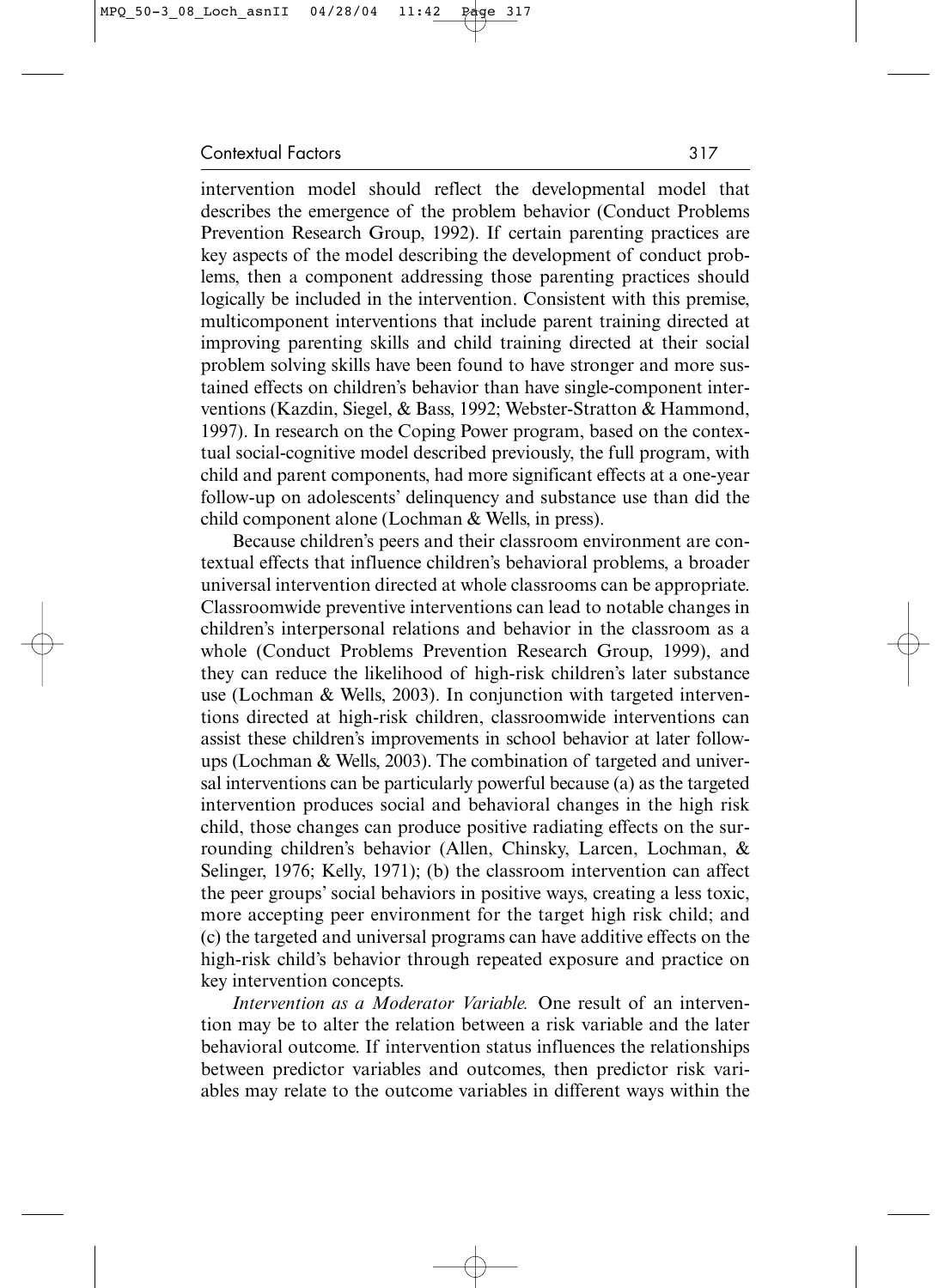intervention and control conditions. Thus, we could consider intervention to have an environmental effect on the risk-to-outcome relationship. In such analyses, significant interaction effects would suggest that the intervention has altered children's distribution on an outcome variable and, thus, altered the relationship between predictor variables and outcome.

In analyses of Fast Track program effects, control parents who had little initial social support from friends were found likely to rate their children as having increasing problems with aggression three years later and to have children who were more likely to be involved in special education (Conduct Problems Prevention Research Group, 2002). In contrast, intervention parents who had similar low levels of social support from friends at the baseline were more likely to report lower rates of aggression by their target children after three years of intervention and to have lower rates of special education involvement by their children. Prior research had suggested that low levels of social support from friends contribute to parental "insularity" and irritability, increasing parents' tendency to provoke aversive behavior from their children and reducing parents' responsivity to interventions (Wahler, 1980; Wahler & Graves, 1983). After three years of intervention, the Fast Track intervention program appeared to have reversed some of the negative sequelae resulting from parents having low initial social support and high parental insularity, possibly because these parents with little initial social support were able to obtain needed social support from intervention staff and other intervention parents. Whatever the cause, this particular risk factor, low initial social support, no longer was an indicator of increasing problems for the intervention parents.

*Contextual Factors as Predictors of Individual Responsivity to Interventions.* Previously, intervention was discussed as a variable that might moderate the relation between a risk variable and an outcome. In an alternate approach, which would involve prediction of outcomes, the intervention researcher is engaged in the relatively straightforward task of determining if certain baseline risk characteristics predict which children will have better or worse outcomes on the defined outcome and, hence, whether these variables predict intervention effects. The prediction literature on parental context risk factors is relatively mixed (Kazdin, 1995), as children of depressed mothers and single parents have been found to have poorer response to intervention in some studies (e.g., Dumas & Albin, 1986; McMahon, Forehand, Griest, & Wells, 1981; Webster-Stratton & Hammond, 1997) but not in others (Dumas & Wahler, 1983; Holden, Lavigne, & Cameron, 1990; Webster-Stratton, 1985). Similarly, children living in families with low socio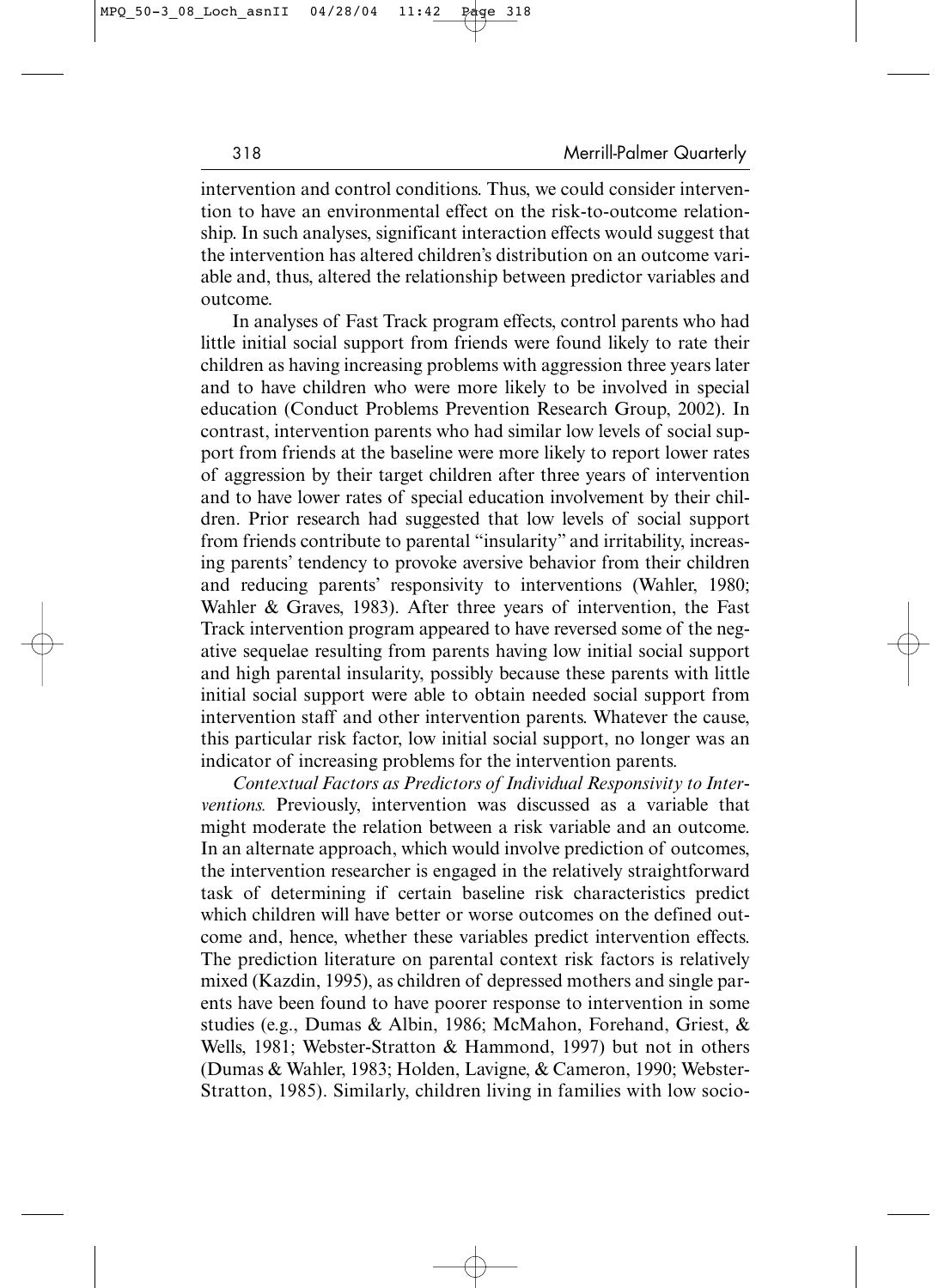economic status and with socioeconomic disadvantage have not benefited as much from intervention in some studies (Dumas  $\&$  Albin, 1986; Holden, Lavigne, & Cameron, 1990; Webster-Stratton, 1985) as in others (Serketich & Dumas, 1996). These results indicate that specific parental and family context risk factors are important to assess as potential predictors of intervention outcome but that the particular risk predictors may vary from one intervention program to another, depending on the format and characteristics of the intervention. The results also indicate that a certain risk predictor (such as maternal depression) can predict lack of intervention responsivity on certain outcomes (such as teacher ratings of school behavior) but not on other outcomes within the same intervention (such as parent ratings of children's aggression; Conduct Problems Prevention Research Group, 2002).

*Contextual Factors as Predictors of Adequacy of Dissemination of Interventions.* Contextual factors can also affect the way in which interventions are disseminated to new service sites and can impair the likelihood of successful dissemination. A factor that increases the difficulty of detecting the effects of interventions in intervention research is that the interventions are typically implemented at a number of sites (Raudenbush & Willms, 1991). The degree to which the intervention is implemented fully, and the context in which the intervention is embedded, can vary markedly from site to site. With school interventions, contextual factors such as the characteristics of the schools and the school climate can be markedly different across schools. As a result, the effectiveness of an intervention could vary markedly from site to site. Raudenbush and Willms (1991) argue that this variation, rather than being a nuisance that must be controlled in analyses, can provide critical information and is more important than the overall average effectiveness of the intervention. Variations in the adoption, success, and maintenance of interventions across sites can have major implications for the effective dissemination of preventive interventions.

New interventions and programs need organizational support to be adequately disseminated and implemented (Forman, 1995). The characteristics of work environments—such as relationships to supervisors, openness of communication, and the supportiveness of the environment—can affect individuals' efforts to create change in the work setting (Moos & Moos, 1983), to be innovative in work settings (Anderson & West, 1998; Turnipseed, 1994), and potentially to influence the implementation of preventive interventions (Vincent & Trickett, 1983). School personnel who perceive that their school environment is negative have been found to think that innovations in their schools are burdens (McClure, 1980). In contrast, positive perceived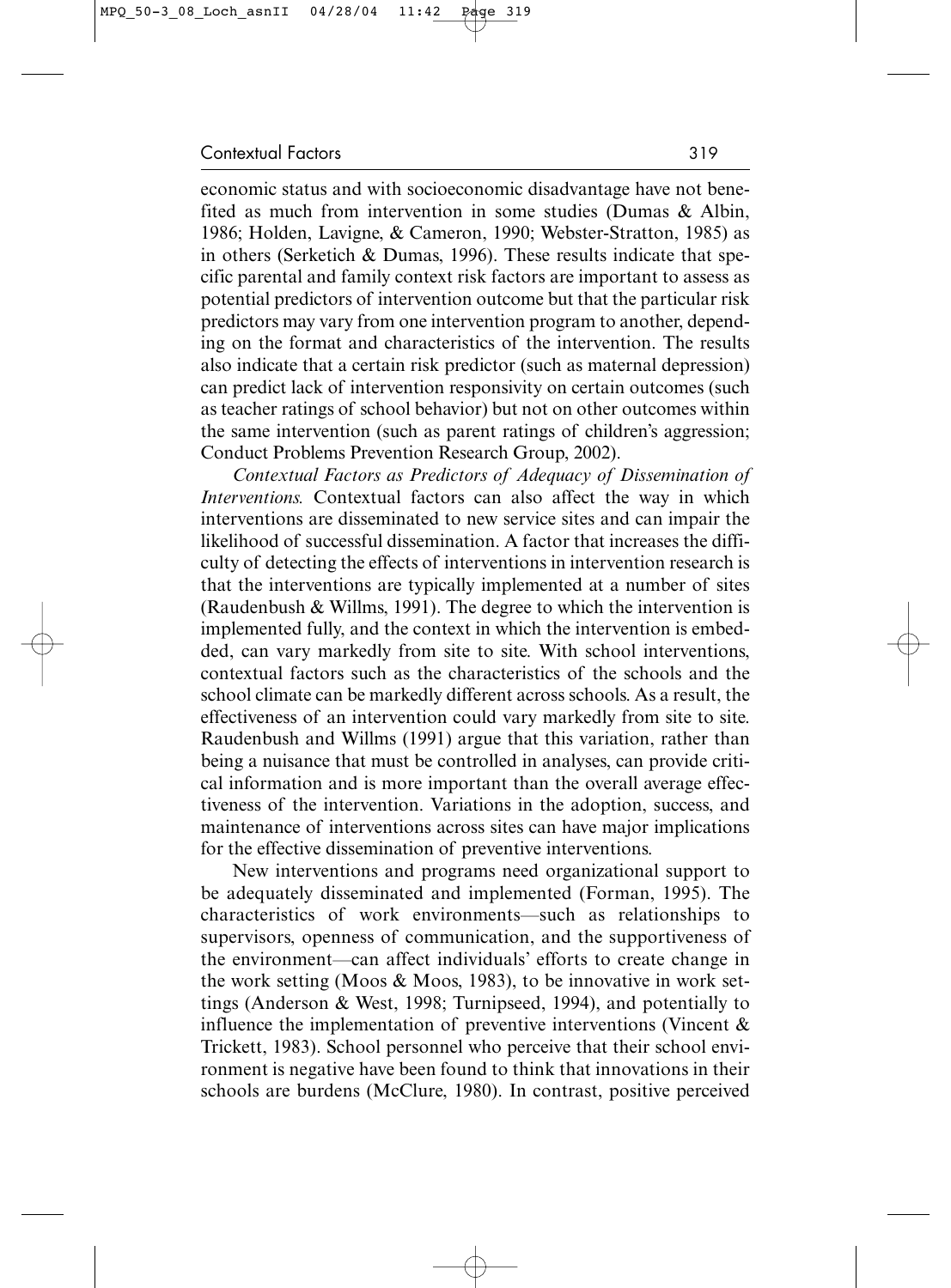school climate has been found to lead to successful implementation of reforms in schools (Bulach & Malone, 1994). Furthermore, collegiality, shared authority among colleagues, and positive leadership by principals have been linked to the ability to facilitate change in schools and to continue school improvements (Peterson, 1997). Thus, factors such as organizational structure and organizational climate should be considered as important contextual factors that can influence the delivery of new interventions in work settings such as schools, and these contextual factors should be central constructs in prevention dissemination research.

#### **Summary of Role of Context in Risk and Preventive Research**

When research on children's risk factors focuses on contextual factors, attention begins with the children's immediate social environment involving their parents and peers. These early and ongoing experiences with parents and peers form children's developing social-cognitive processes and influence how the children acquire enduring patterns of perceiving others and thinking about how to respond to social problems. The immediate parent and peer environmental effects on children's functioning are augmented by broader contextual factors evident in the children's neighborhoods and classrooms. The density of deviant peers and adults within the children's community can substantially increase their immediate risks for antisocial behavior. However, family and neighborhood risk factors may not only directly add to a child's risks for negative outcomes but may also moderate the effect of early child-level risk factors, such as difficult temperament, on these outcomes. Thus, children's inherent risk factors may predict later negative outcomes, but only for those at-risk children who have experienced certain forms of family disadvantage or harsh parenting. These contextual factors can be conceptualized as either triggering or buffering the underlying risk.

Complementing the growing, rich understanding of how contextual factors can influence children's developmental trajectories leading to serious conduct problems, contextual factors have a clear role in the planning, evaluation, and dissemination of preventive interventions. First, when the growth of children's conduct problems is at least partially promoted by the family and peer contexts in which they reside, then multicomponent interventions are necessary to address the malleable child, parent, and peer risk factors. To produce durable, generalizable effects on children's behavior, interventions should modify the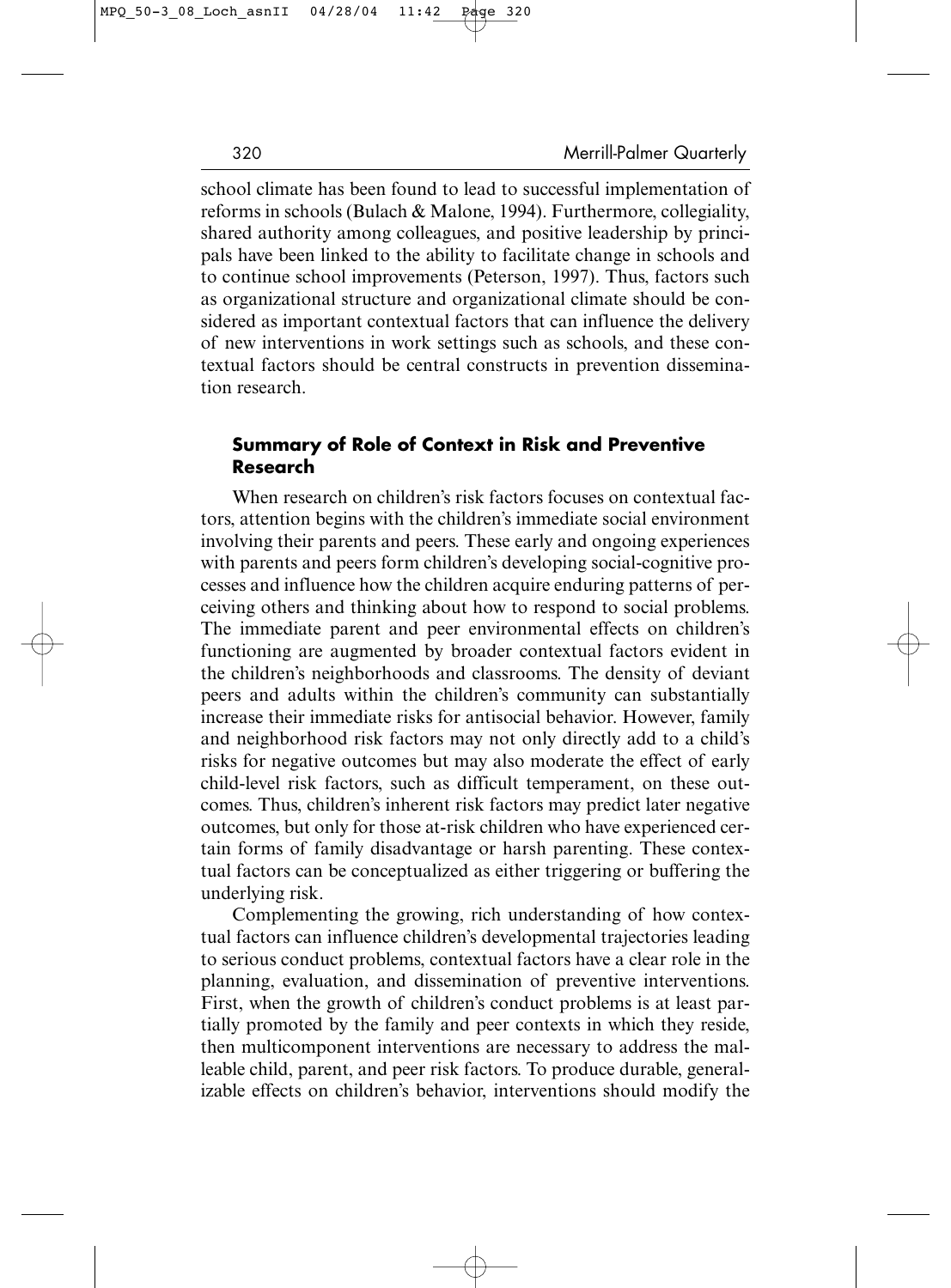immediate family and peer contexts surrounding the child. Second, as interventions are implemented and evaluated, we need to understand how the children's family, neighborhood, and school contexts may moderate the effects of intervention, which makes it likely that some children will benefit more than others from the intervention and which may in some cases actually reverse the direction of effect of the initial baseline risk factor (e.g., low social support for parents). Finally, as preventive interventions and prevention research moves seriously to the next level of widespread dissemination of empirically supported programs, understanding how contextual factors within school and work settings can enhance or impair the implementation of interventions will be increasingly necessary. Contextual factors not only impact the individuals in their settings but also impact how staff can attempt to deploy preventive interventions. Ignoring contextual factors can substantially impair and undermine the effectiveness, durability, and sustainability of empirically supported preventive interventions designed to promote children's adaptive behavioral and emotional development.

## **References**

- ALLEN, G., CHINSKY, J., LARCEN, S., LOCHMAN, J., & SELINGER, H. (1976). *Community psychology and the schools: A behaviorally oriented multilevel preventive approach.* New York, Wiley.
- ANDERSON, N., & WEST, M. (1998). Measuring climate for work group innovation: Development and validation of the team climate inventory. *Journal of Organizational Behavior, 19,* 234–258.
- ARSENEAULT, L., TREMBLAY, R. E., BOULERICE, B., & SAUCIER, J. F. (2002). Obstetrical complications and violent delinquency: Testing two developmental pathways. *Child Development, 73,* 496–508.
- BARTH, J. M., DUNLAP, S. T., DANE, H., LOCHMAN, J. E., & WELLS, K. C. (in press). Classroom environment influences on aggression, peer relations, and academic focus. *Journal of School Psychology.*
- BRONFENBRENNER, U. (1979). *The ecology of human development.* Cambridge, MA: Harvard University Press.
- BRY, B. H., CATALANO, R. F., KUMPFER, K., LOCHMAN, J. E., & SZAPOCZNIK, J. (1999). Scientific findings from family prevention intervention research. In R. Ashery (Ed.), *Family-based prevention interventions* (pp. 103–129). Rockville, MD: National Institute of Drug Abuse.
- BULACH, C., & MALONE, B. (1994). The relationship of school climate to the implementation of school reform. *ERS Spectrum, 12,* 3–8.
- CASPI, A., MCCLAY, J., MOFFITT, T., MILL, J., MARTIN, J., CRAIG, I. W., TAYLOR, A., & POULTON, R. (2002). Role of genotype in the cycle of violence in maltreated children. *Science, 297,* 851–854.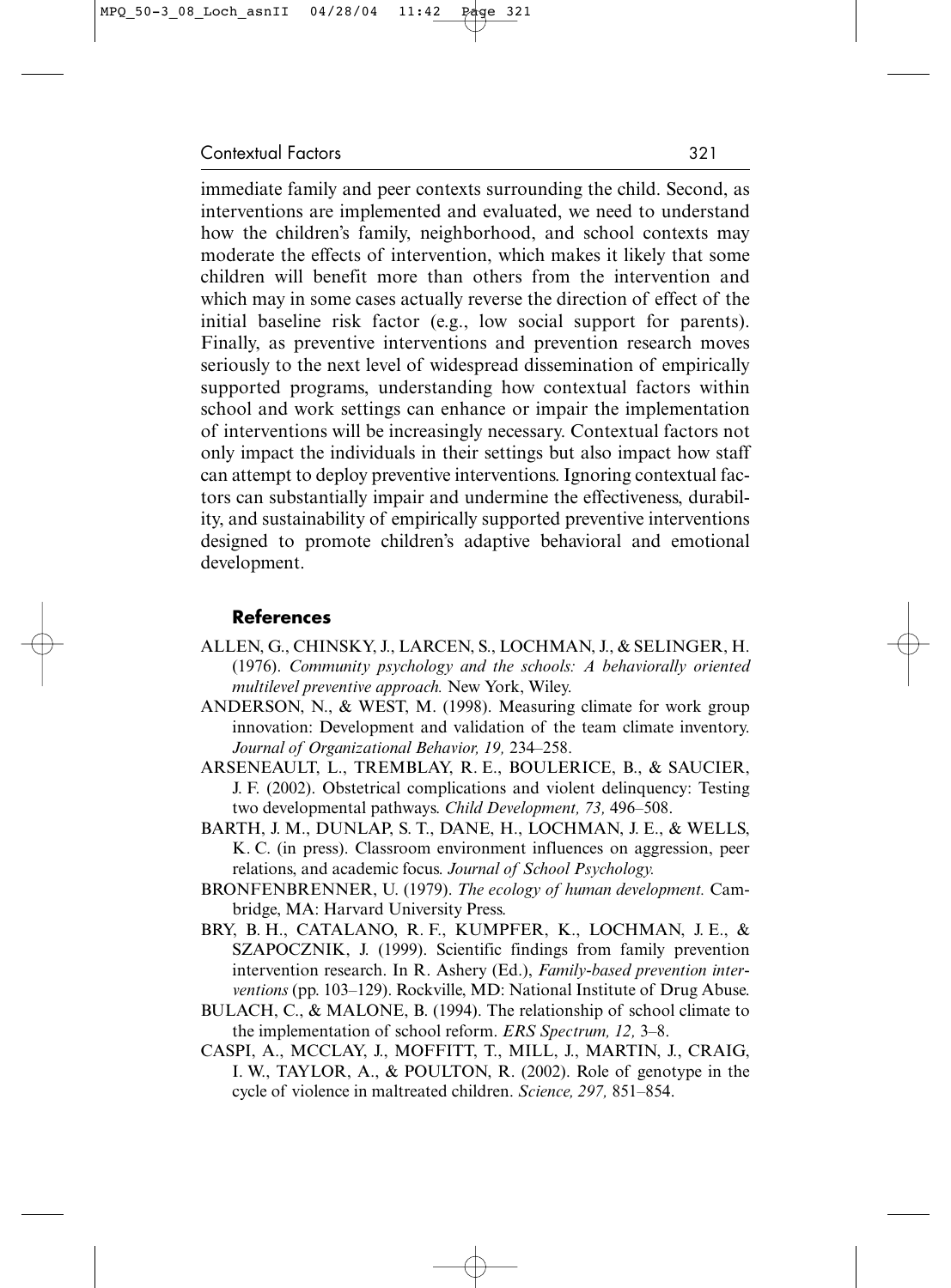- COLDER, C. R., LOCHMAN, J. E., & WELLS, K. C. (1997). The moderating effects of children's fear and activity level on relations between parenting practices and childhood symptomatology. *Journal of Abnormal Child Psychology, 25,* 251–263.
- CONDUCT PROBLEMS PREVENTION RESEARCH GROUP (1992). A developmental and clinical model for the prevention of conduct disorders: The Fast Track Program. *Development and Psychopathology, 4,* 509–527.
- CONDUCT PROBLEMS PREVENTION RESEARCH GROUP (1999). Initial impact of the Fast Track prevention trial for conduct problems: II. Classroom effects. *Journal of Consulting and Clinical Psychology, 67,* 648–657.
- CONDUCT PROBLEMS PREVENTION RESEARCH GROUP (2002). Predictor variables associated with positive Fast Track outcomes at the end of third grade. *Journal of Abnormal Child Psychology, 30,* 37–52.
- CONDUCT PROBLEMS PREVENTION RESEARCH GROUP (in press). The Fast Track experiment: Translating the developmental model into a prevention design. In K. A. Dodge & J. B. Kupersmidt (Eds.), *Children's peer relations: From development to intervention to policy.* Washington, DC: American Psychological Association.
- COON, H., CAREY, G., CORLEY, R., & FULKER, D. W. (1992). Identifying children in the Colorado Adoption Project at risk for conduct disorder. *Journal of the American Academy of Child and Adolescent Psychiatry, 31,* 503–511.
- CRICK, N. R., & DODGE, K. A. (1994). A review and reformulation of social information-processing mechanisms in children's social adjustment. *Psychological Bulletin, 115,* 74–101.
- DABBS, J. M., & MORRIS, R. (1990). Testosterone, social class, and antisocial behavior in a sample of 4,462 men. *Psychological Science, 1,* 209–211.
- DEMBO, R., BLOUNT, W. R., SCHMEIDLER, J., & BURGOS, W. (1986). Perceived environmental drug use risk and correlates of early drug use and nonuse among inner-city youths: The motivated actor. *International Journal of the Addictions, 21,* 977–1000.
- DODGE, K. A., LAIRD, R., LOCHMAN, J. E., ZELLI, A., & CONDUCT PROBLEMS PREVENTION RESEARCH GROUP (2002). Multidimensional latent construct analysis of children's social information processing patterns: Correlations with aggressive behavior problems. *Psychological Assessment, 14,* 60–73.
- DUMAS, J. E., & ALBIN, J. B. (1986). Parent training outcome: Does active parental involvement matter? *Behaviour Research and Therapy, 24,* 227–230.
- DUMAS, J. E., & WAHLER, R. G. (1983). Predictors of treatment outcome in parent training: Mother insularity and socioeconomic disadvantage. *Behavioral Assessment, 5,* 301–313.
- FORMAN, S. G. (1995). Organizational factors and consultation outcome. *Educational and Psychological Consultation, 6,* 191–195.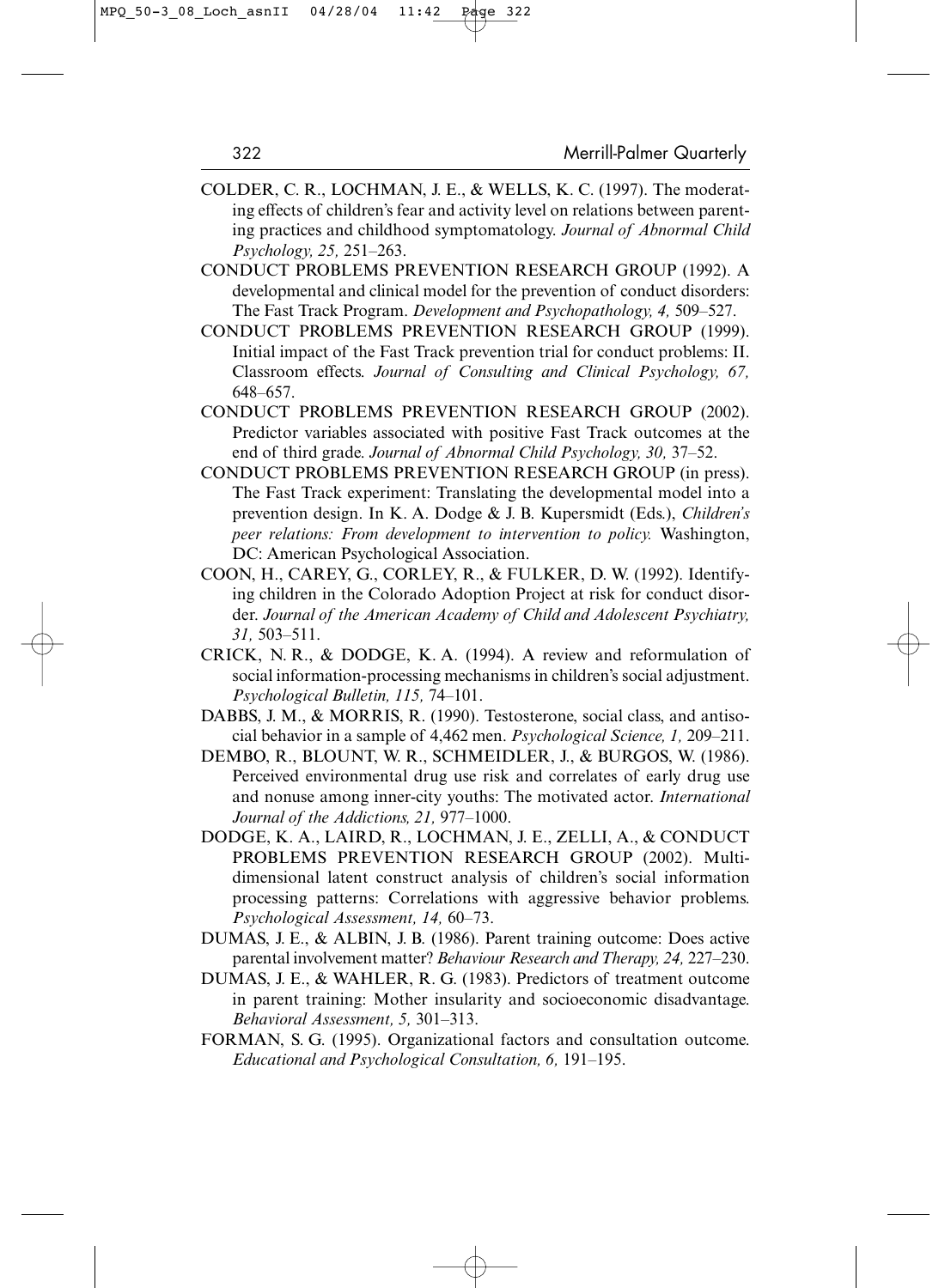- GREENBERG, M. T., LENGUA, L. J., COIE, J. D., PINDERHUGHES, E. E., & CONDUCT PROBLEMS PREVENTION RESEARCH GROUP (1999). Predicting developmental outcomes at school entry using a multiple-risk model: Four American communities. *Developmental Psychology, 35,* 403–417.
- HAWKINS, J. D., CATALANO, R. F., & MILLER, J. Y. (1992). Risk and protective factors for alcohol and other drug problems in adolescence and early adulthood: Implications for substance abuse prevention. *Psychological Bulletin, 112,* 64–105.
- HOLDEN, G. W., LAVIGNE, V. V., & CAMERON, A. M. (1990). Probing the continuum of effectiveness of parent training: Characteristics of parents and preschoolers. *Journal of Clinical Child Psychology, 19,* 2–8.
- INGOLDSBY, E. M., & SHAW, D. S. (2002). Neighborhood contextual factors and early-starting antisocial pathways. *Clinical Child and Family Psychology Review, 5,* 21–55.
- KANDEL, D. B., & ANDREWS, K. (1987). Processes of adolescent socialization by parents and peers. *International Journal of Addictions, 22,* 319–342.
- KAZDIN, A. E. (1995). Child, parent, and family dysfunction as predictors of outcome in cognitive-behavioral treatment of antisocial children. *Behaviour Research and Therapy, 33,* 271–281.
- KAZDIN, A. E., SIEGAL, T. C., & BASS, D. (1992). Cognitive problemsolving skills training and parent management training in the treatment of antisocial behavior in children. *Journal of Consulting and Clinical Psychology, 60,* 733–747.
- KELLY, J. G. (1971). The quest for valid preventive interventions. In G. Rosenblum (Ed.), *Issues in community psychology and preventive mental health* (pp. 109–125)*.* New York: Behavioral Publications.
- LOCHMAN, J. E., BARRY, T. D., BARTH, J., & WELLS, K. C. (2001, May). *The influence of neighborhood context on children's aggressive and academic behaviors.* Paper presented at the Life History Research Society Meeting, St. Michaels, MD.
- LOCHMAN, J. E., NELSON, W. M., & SIMS, J. P. (1981). A cognitive behavioral program for use with aggressive children. *Journal of Clinical Child Psychology 13,* 146–148.
- LOCHMAN, J. E., & WELLS, K. C. (2002). Contextual social-cognitive mediators and child outcome: A test of the theoretical model in the Coping Power Program. *Development and Psychopathology, 14,* 971–993.
- LOCHMAN, J. E., & WELLS, K. C. (2003). Effectiveness study of Coping Power and classroom intervention with aggressive children: Outcomes at a one-year follow-up. *Behavior Therapy, 34,* 493–515.
- LOCHMAN, J. E., & WELLS, K. C. (in press). The Coping Power program for preadolescent aggressive boys and their parents: Outcome effects at the one-year follow-up. *Journal of Consulting and Clinical Psychology.*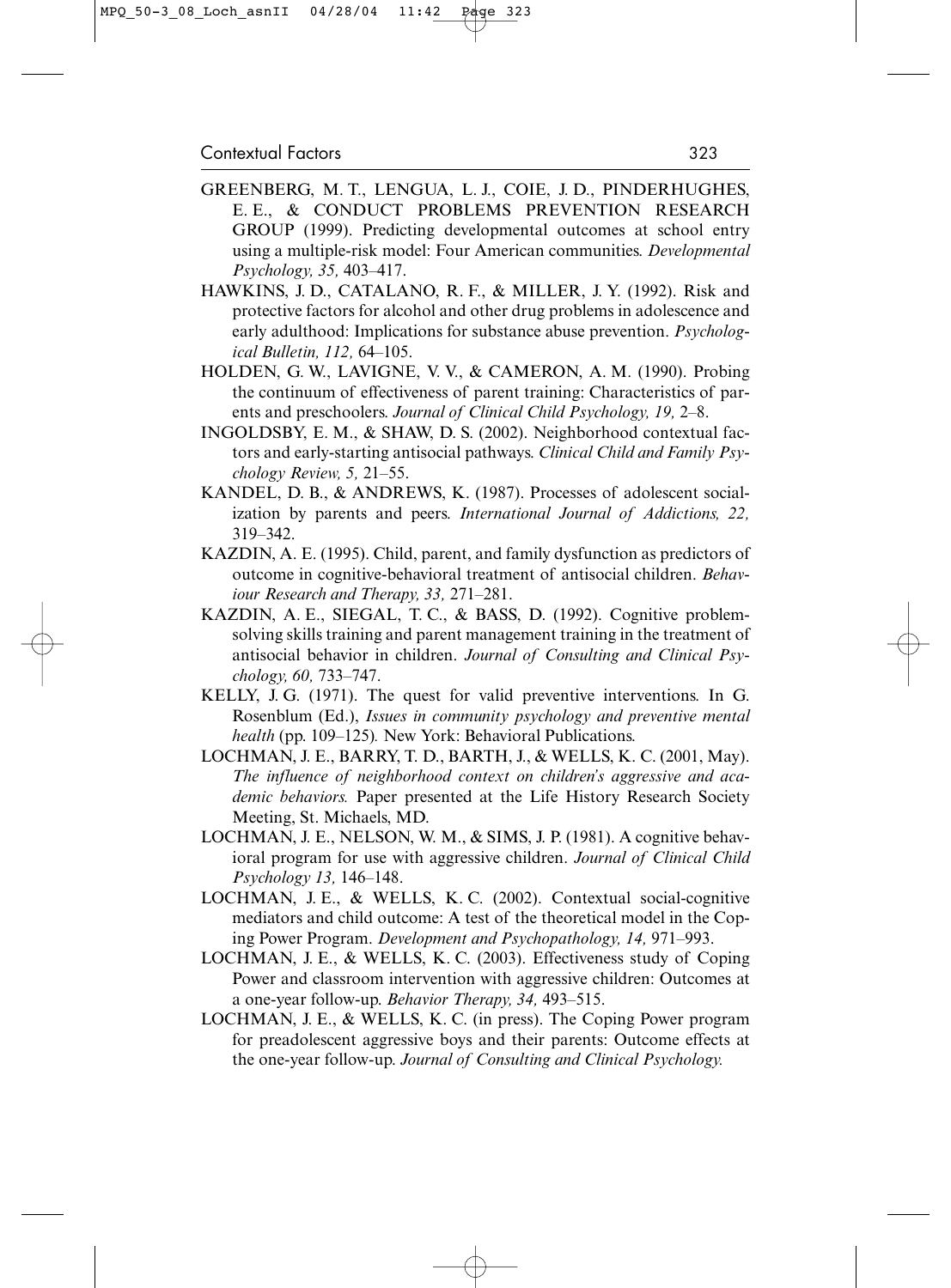- LOCHMAN, J. E., WHIDBY, J. M., & FITZGERALD, D. P. (2000). In P. C. Kendall (Ed.), *Child and adolescent therapy: Cognitive-behavioral procedures* (2nd ed., pp. 31–87). New York: Guilford.
- LUTHAR, S. S. (1999). *Poverty and children's adjustment.* New York: Sage.
- LUTHAR, S. S., & CUSHING, G. (1999). Neighborhood influences and child development: A prospective study of substance abusers' offspring. *Development and Psychopathology, 12,* 857–885.
- MASTEN, A. S., BEST, K. M., & GARMEZY, N. (1990). Resilience and development: Contributions from the study of children who overcome adversity. *Development and Psychopathology, 2,* 425–444.
- MCCLURE, L. (1980). Community psychology concepts and research base: Promise and product. *American Psychologist, 35,* 1000–1011.
- MCMAHON, R. J., FOREHAND, R., GRIEST, D. L., & WELLS, K. C. (1981). Who drops out of therapy during parent training? *Behavior Counseling Quarterly, 1,* 79–85.
- MOOS, R. H., & MOOS, B. S. (1983). Adaptation and the quality of life in work and family settings. *Journal of Community Psychology, 11,* 158–170.
- NOVACO, R. W. (1978). Anger and coping with stress: Cognitive behavioral interventions. In: J. P. Foreyet & D. P. Rathjen (Eds.), *Cognitive behavioral therapy: Research and application* (pp.135–173)*.* New York: Plenum.
- PATTERSON, G. R., REID, J. B., & DISHION, T. J. (1992). *Antisocial boys.* Eugene, OR: Castalia.
- PETERSON, A. M. (1997). Aspects of school climate: A review of the literature. *ERS Spectrum, 15,* 36–42.
- PINDERHUGHES, E. E., NIX, R., FOSTER, E. M., JONES, D., & CON-DUCT PROBLEMS PREVENTION RESEARCH GROUP (2001). Parenting in context: Impact of neighborhood poverty, residential stability, public services, social networks and danger on parental behaviors. *Journal of Marriage and Family, 63,* 941–953.
- RAINE, A., BRENNAN, P., & MEDNICK, S. A. (1997). Interaction between birth complications and early maternal; rejection in predisposing individuals to adult violence: Specificity to serious, early-onset violence. *American Journal of Psychiatry, 154,* 1265–1271.
- RAUDENBUSH, S. W., & WILLMS, J. D. (1991). The organization of schooling and its methodological implications. In S. W. Raudenbush  $\&$ J. D. Willms (Eds.), *Schools, classrooms, and pupils: International studies of schooling from a multilevel perspective* (pp. 1–12)*.* San Diego, CA: Academic Press.
- SCARAMELLA, L. V., & CONGER, R. D. (2003). Intergenerational continuity of hostile parenting and its consequences: The moderating influence of children's negative emotional reactivity. *Social Development, 12,* 420–439.
- SCARPA, A., & RAINE, A. (2000). Violence associated with anger and impulsivity. In J. C. Borod (Ed.), *The neuropsychology of emotion* (pp. 320–339). London: Oxford University Press.